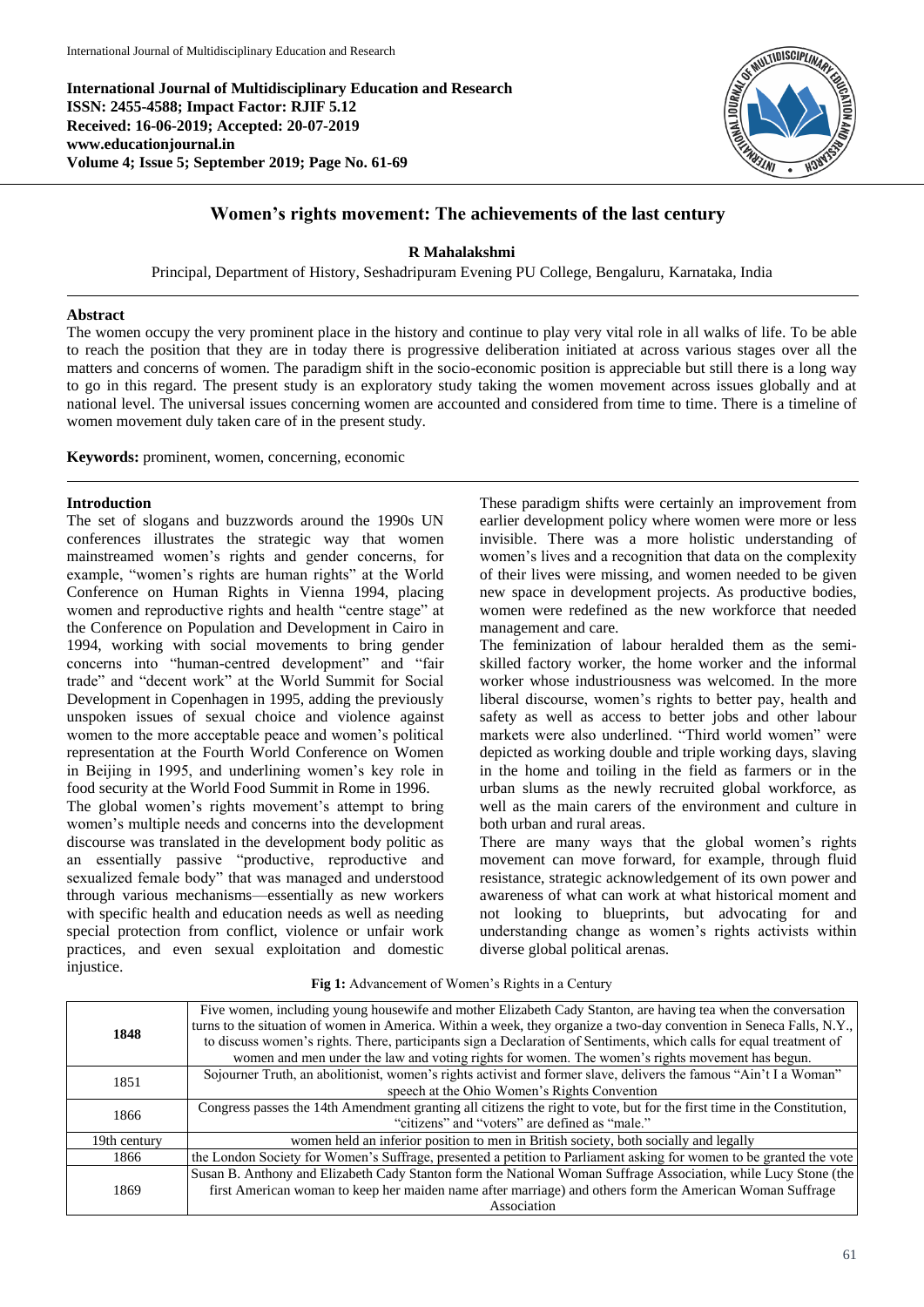| by 1888  | with 1,400 women protesting against poor wages and working conditions at a factory in London's East End                                                                                                                                 |
|----------|-----------------------------------------------------------------------------------------------------------------------------------------------------------------------------------------------------------------------------------------|
| 1916     | Margaret Sanger opens the first birth control clinic in Brooklyn and within 10 days is arrested. She continues to fight to<br>establish women's right to control their own bodies and opens another clinic, with legal support, in 1923 |
| 1918 Act | A pivotal moment for women's rights and helped lay the foundations for progress towards greater political, social and<br>economic equality                                                                                              |
| 1918     | Women finally gained the vote with the act paving the way for universal suffrage ten years later and far-reaching equal<br>rights legislation introduced                                                                                |
| 1919     | The Sex Discrimination Removal Act 1919 meant women could no longer be disqualified from certain professions on<br>the grounds of sex                                                                                                   |
| 1920     | The 19th Amendment is ratified, giving women the right to vote. Charlestonian Anita Pollitzer was instrumental in its<br>passage                                                                                                        |
| 1923     | The Equal Rights Amendment, written by Alice Paul, first is presented to Congress                                                                                                                                                       |
| 1929     | women became 'persons' in their own right under Canadian law following a ruling by the Privy Council                                                                                                                                    |
| 1945     | Millions of women lose their jobs when servicemen return from World War II, though surveys show 80 percent want to<br>keep working.                                                                                                     |
| 1968     | A strike by 187 female workers at a Ford car factory in Dagenham in 1968 is cited as being instrumental in the passing<br>of the 1970 Equal Pay Act                                                                                     |
| 1975     | The Sex Discrimination Act 1975 made it illegal to discriminate against women in work, education and training. It also<br>meant women could apply for a credit card or loan in their own name                                           |
| 1983     | The Equal Pay (Amendment) Act 1983 allowed women to be paid the same as men for work of equal value                                                                                                                                     |
| 1991     | It was not until 1991 that the House of Lords made rape in marriage a criminal offence in the UK                                                                                                                                        |
|          |                                                                                                                                                                                                                                         |

### **Women's rights: achievement in the last 20 years- a global perspective UK**

Commitments such as United Nation Security Council resolutions on women, peace and security, Millennium Development Goals 3 on gender equality, and regional frameworks like the Maputo Protocol, which have enshrined women's rights on paper, are important steps. But what do laws and global commitments mean when a third of women globally experience violence, while women are systematically kept out of decision-making and while millions still live in poverty?

## **New York**

Women's activism after Beijing prompted some policy changes, including new anti-violence laws and a spate of government programmes on gender inequality. But laws without effective, equitable enforcement and government programmes without budgets don't generate progress. To make rights real for every woman, we need to work to change social norms, economic priorities and our own hearts.

## **Afghanistan**

For women in Afghanistan, there have been undeniable improvements since the fall of the Taliban in 2001. Women's rights campaigners have pushed through some incredible initiatives, often against the odds. But the situation is still desperate and Afghan activists are all worried what will happen after this year – will the world lose interest in Afghanistan as international troops withdraw? The next years in Afghanistan are key to ensuring that women do not become second class citizens again, as under the Taliban.

## **UN**

Today UN celebrate the achievements of women and girls and progress towards gender equality. UN redoubles efforts because this century's global challenges — poverty, conflict, and climate change — cannot be overcome without women's full and equal participation. This means ending violence against women, safeguarding human rights, and ensuring equal opportunity in education, the economy, and decision-making. Equality for women is progress for all.

# **Africa**

In terms of gender equality and women's rights, we have come significantly far in our awareness of the issues and visibility of women in key leadership roles – from Angela Merkel to Christine LaGarde, and with Rwanda and South Africa driving the charge for women in government. The battles remain are around deepening the gains that have been made, particularly when you look at institutions like corporate boards.

# **Fiji**

The Beijing Declaration provided a platform that enabled multifaceted advocacy and reforms. Despite limited progress the war is far from over. Gender inequality remains a pervasive societal ill indicative of warped paradigms entrenched deep within the heart of mankind. Authentic human development is the key to changing societies. Legislation, treaties and policies cannot change the darkness in human hearts.

## **The Commonwealth**

Commonwealth countries have made great progress in empowering women. Yet millions of women and girls still lack access to education, healthcare, justice, and economic opportunities. Sustainable development can only be achieved if gender equality and women's rights are secured. We have a long way to go, so we must urgently tap into the capabilities and intelligence of women in getting there. To do this we must nurture women through quality education, laws and institutional frameworks that eliminate all forms of discrimination and violence against girls."

## **Women's Movement in India**

The status of women has remained low since time immemorial. There is no record history to explain the answer to how and why women got to receive secondary position in the society. Indian women are inheritors of a very complex pattern of social models and cultural ideals. Some of the most acrimonious and emotionally charged debates of the nineteenth century round precisely those issues which signified women's oppression and their poor position. Inevitably, the perceived indicators of women's low status like purdah, sati, female infanticide, child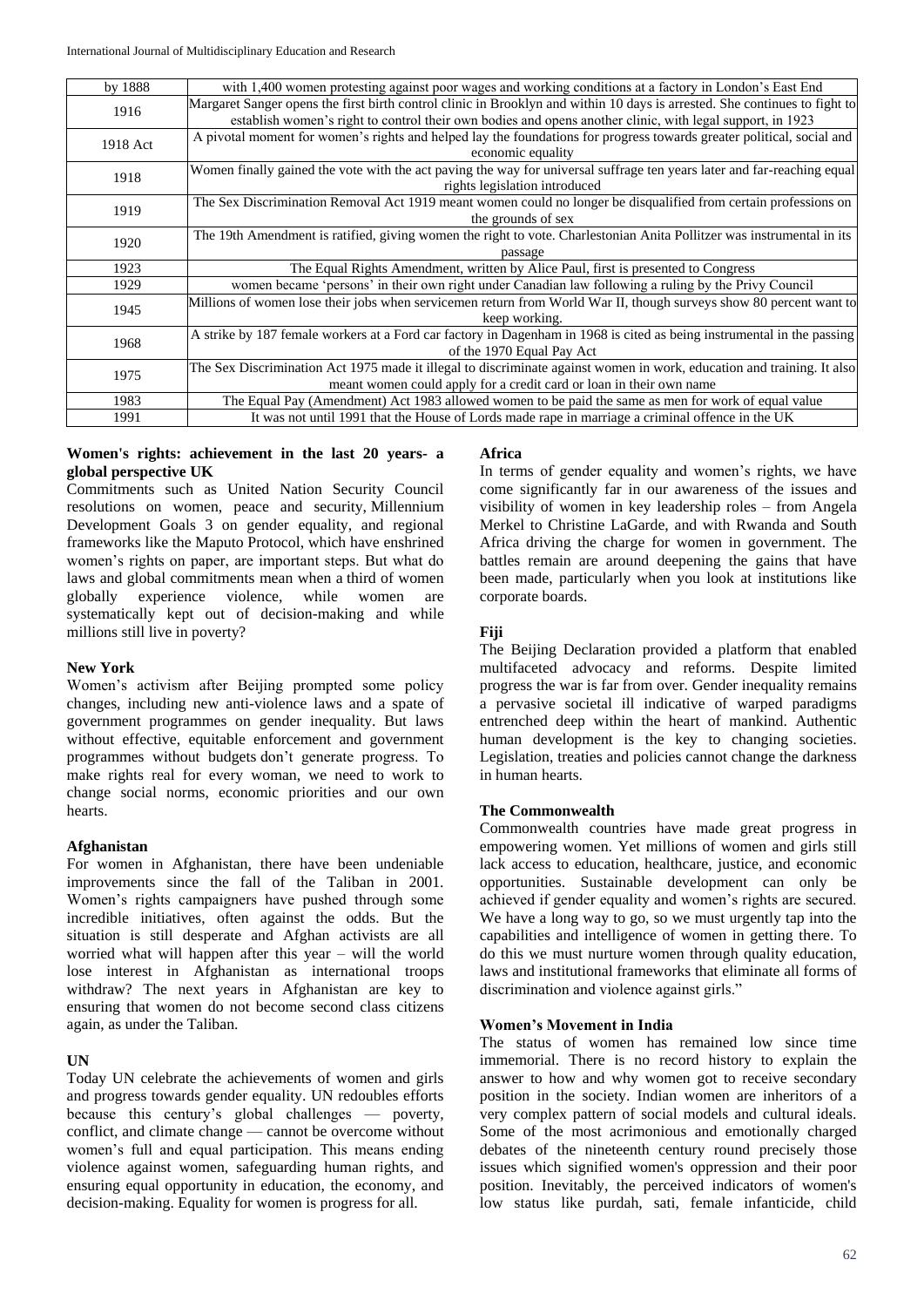marriage and enforced widowhood, - formed essential items in the agenda of attack of almost all the major reformers of the ninetieth century India, whether they belong to the Brahmo samaj of Bengal and eastern India indifferent to the fact that, the Arya samaj of north India or the Prathana samaj of Maharashtra and western India.

The problem of women received the attention of social reformers right from the beginning of the nineteenth century. In the modern times, some individuals, organized associations and journals and significantly played remarkable role in bestirring the Indian society to focus it's attention on this problem and make efforts in the direction of the general emancipation of Indian women's. The aim of this chapter is to examine the status of women in society prior to the beginning of the women's movement in India and chronicle briefly their participation and role during women's movement from 1880-2000.

It also focuses on revealing the status of women in precolonial Indian society and pin points the fact that there was no change observed in women's lives and injustice done to them within the patriarchal society continued even during the British reign. The women's movement in India is a rich and vibrant movement which has taken different forms in the different parts of the country.

It is important to well recognize the fact that for a country like India's, change in male-female relations and the kinds of issues the women's movement is focusing on, will not come easy. For every step the movement takes forward, there will be a possible backlash, a possible regression. And it is this regression that makes space for the exception to occur, this factor that makes women who can aspire to, and attain, the highest political office in the country, and for women to continue to have to confront patriarchy within the home, in the workplace, throughout their lives.

## **Individual Contribution for the Resurrection of Women Issues in India Rani Lakshmi Bai of Jhansi**

Whose heroism and superb leadership laid an outstanding example for all future generations of women freedom fighters. Married to Gangadhar Rao Head of the state of Jhansi. She was not allowed to adopt a successor after his death by the British, and Jhansi was annexed via British policy of doctrine of lapse. With the outbreak of the Revolt she became determined to fight back. A figure dressed in men's clothes, led her soldiers to war against the British troops. Even her enemies admired her courage. She fought valiantly and although in a beaten state she refused to surrender and fell on the ground as a warrior should, fight the enemy to the last. Her remarkable courage always inspired many men and women in India to rise against the alien rule during the later years.

## **Begum Hazrat Mahal**

The Begaum of Oudh. She took active part in the defence of state of Lucknow against the British. Although, she was queen and used to live a life of luxury, she appeared on the battle-field herself to encourage her troops. In the early nineteenth century, women occupied a very low status in Indian society. Customs such as sati, child marriage and polygamy were widely prevalent.

The first man to speak out publicly against the injustices perpetrated on women in the mane of tradition and religion was Raja Ram Mohan Roy who, in 1818, wrote a tract condemning sati. He also attacked polygamy and spoke in favour of the property rights for women. Ishwar Chandra Vidyasagar took up the cause of widows which led to the passing of the widow remarriage act of 1956. Behramji Malabari (1853-1912), a Parsi reformer from Bombay; launched An All- India Campaign to raise the age of consent for marriage from 10 years to 12 years. In later years, the age of consent of marriage act as proposed by Malabari was passed in 1891.

Swarnakumari devi, sister of Peot Rabindranath Tagore, an author in her own right and a novelist of distinction, organized the Shakti Samiti in 1882. Pandita Ramabai Saraswati, that remarkable woman from Poona, founded the Arya Samaj and went on to set up a series of woman's association in various towns of Bombay presidency. She also started the Sharda Sadan to provide employment and education to women, particularly young widows.

Ramabai Ranade established the Seva Sadan. The year 1908 saw the beginning of a Gujarati Stree Mandal in Ahmedabad and a Mahila Sewa Samaj was founded in Mysore in 1913 and in Poona in 1916. women's organization were started in madras also. Initially, these associations were confined to a locality or a city.

The credit for starting the first All-India women's organization, the Bharat Stri Mahamandal (1901) must go to Sarladevi Chaudrani, the brilliant daughter of Swarnakumari devi. But later on it was propagated only in 1917, within the Madras city by Annie Beasant, Dorothy Jinarajadasa and Margaret cousins, together with a group of Indian women. Being Conscious of their political rights and also influenced by western democratic values, all of these women worked actively to generate political consciousness among contemporary women during the early decades.

In a few reform efforts, issues of caste and class were also combined as well, for example Satyashodak Mandal was set up by Jotibha Savithribai Phule. It was meant to promote alliance between sudras and women of the upper class. They built school for lower class girls. This led to a questioning of upper-caste values based on the wisdom of the Vedas, as well as, the callous treatment of women, irrespective of caste.

The late nineteenth-century writings of women such as Muktabai and Tarabai Shinde are instances of some early feminists perspectives, appearing at the time of first attempts at reforming women's education, especially among the lower caste.( Rosalind O'hanion:1994; Susie Tharu and K. lalitha:1993) Reform movements in different regions such as the Brahmo Smaj, the Parthanan Samaj, the theosophical society supported female education and also marked a turning point for its growing acceptance and development.

Major development took place in north india when member of Arya Samaj opened the Arya Kanya Pathshala and the Kanya Mahavidyalaya in Jullunder. In Bengal, the Bramho Samaj supported female education and progressive organization for women. In the madras the theosophical society was critical of child marriage, child widowhood, and sati, as it sought to regain the greatness of the Indian past where Hindu women were said to have been highly educated and had considerable freedom. The other remarkable woman elected for the president ship of Indian National Congress was Sarojini Naidu. She became its president. Dramatic meeting with another respected leader of time, Gokhle, in 1906 was to change her life forever. His response to her fiery speech brought into her life the impact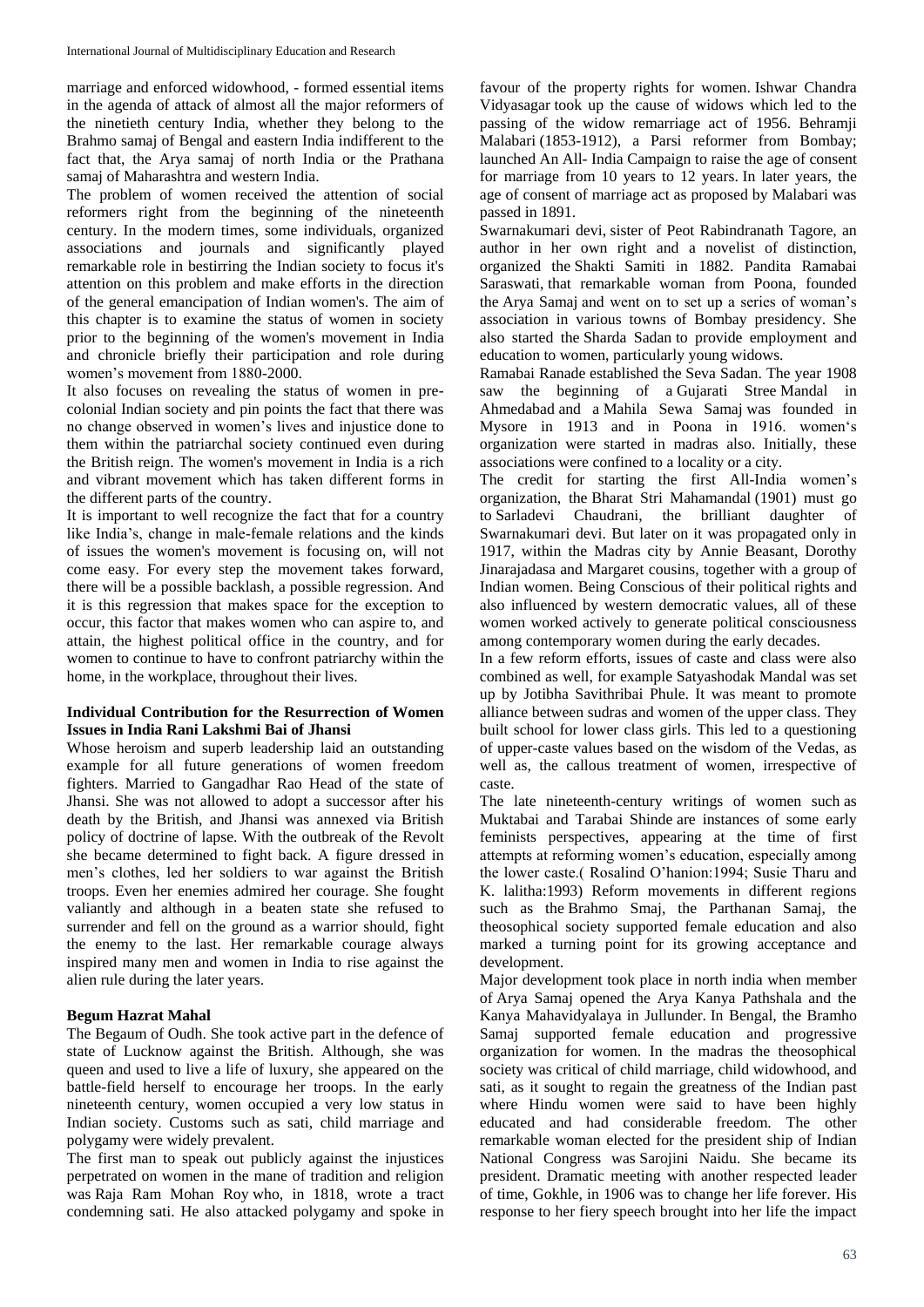of a visionary who saw in her oratory and brilliance a leader of the future.

The period from 1917 to 1919 was the most dynamic phase of Sarojini's career. During this time, she campaigned for the Montagu Chelmsford Reforms, the Khilafat issue, the draconian Rowlett Act and the Satyagraha. When Gandhi launched the Civil Disobedience Movement, she proved a faithful lieutenant. With great courage she quelled the rioters, sold proscribed literature, and addressed frenzied meetings on the carnage at Jallianwala Bagh in Amritsar.In 1930 when Mahatma Gandhi chose her to lead the Salt Satyagraha the stories of her courage became legion.

After Gandhi's arrest Sarojini took the responsibility and occupied the streets with 2000 volunteers to raid the Dahrsana Salt Works, the group was chased by police carrying rifle and lathis with steel tipped clubs. The volunteers wildly cheered when she shook off the arm of the British police officer who came to arrest her and marched proudly to the barbed wire stockade where she was interned before being imprisoned. Freedom struggle was in full force and she came under the influence of Gopalakrishna Gokhale and Gandhi. Gokhale advised her to spare all her energy and talents for nation's cause. She gave up writing poetry and fully devoted herself to emancipation of women, education, Hindu-Muslim unity etc.

She became a follower of Gandhiji and accompanied him to England. Whenever in England, she openly criticized British rule in India which caught the attention of scholars and intellectuals. Vallabhbhai Patel, a veteran of the Khedha Satyagraha, the Nagpur Flag Satyagraha, and the Borsad Punitive Tax Satyagraha, he had emerged as a leader of Gujarat who was second being to Gandhiji. His capacities as an organizer, speaker, indefatigable campaigner, inspirer of ordinary men and women were already known, but it was the women of Bardoli who gave him the title of *Sardar*. The main Satyagraha mobilization was done through extensive propaganda via meetings, speeches, pamphlets, and door to door persuasion. Special emphasis was placed on the mobilization fo women and many women activists like Mithuben Petit, a Parsi lady for, Bombay, Bhaktiba, the wife of Darbar Gopaldas, Maniben Patel, the Sardar's daughter, Shardaben Shah and Sharda Mehta were recruited for the purpose.

As a result, women often outnumbered men at the meeting and stood firm in their resolution not to submit to the Government threats Chandra Bipan 1989:207). Gandhiji called for a vigorous boycott of foreign cloth and liquor shops, and had especially asked the women to play a leading role in this movement. "To call woman the weaker sex is a libel; it is man's injustice to woman", he had said; and the women of India certainly demonstrated in 1930 that they were second to none in strength and tenacity of purpose. Women who had never stepped unescorted out of their homes, women who had stayed in purdah, young mothers and widows and unmarried girls, became a familiar sight as they stood from morning to night outside liquor shops and opium dens and stores selling foreign cloth, quietly but firmly persuading the customers and shopkeepers to change their ways.

Along with the women, students and youth played the most prominent part in the boycott of foreign cloth and liquor. Annie Besant, already sixty-six in 1914, had begun her political career in England as a proponent of Free Thought, Radicalism, Fabianism and Theosophy, and had come to

India in 1893 to work for the Theosophical Society. Since 1907, she had been spreading the message of Theosophy from her headquarters in Adyar, a suburb of Madras, and had gained a large number of followers among the educated members of many communities that had experienced no cultural revival of their own.

In 1914, she decided to enlarge the sphere of her activities to include the building of a movement for Home Rule on the lines of the Irish Home Rule League. For this, she realized it was necessary to get both the sanction of the Congress, as well as the active cooperation of the Extremists. She devoted her energies, therefore, to persuade the Moderate leaders to open the doors of the Congress to Tilak and his fellow-Extremists. But the annual Congress session in December 1914 proved to be disappointing Pherozeshah Mehta and his Bombay Moderate group succeeded, by winning over Gokhale and the Bengal Moderates, in keeping out the Extremists.

Tilak and Besant thereupon decided to revive political activity on their own, while still maintaining their pressure on the Congress to re-admit the Extremist group. In early 1915, Annie Besant launched a campaign through her two papers, *New India and Commonwealth,* and organized public meetings and conference to demand that India be granted self-government on the lines of the White colonies after the War. From April 1915, her tone became more peremptory and her stance more aggressive.

Many women of the Nehru family too had joined the Civil Disobedience Movement. Kamala Nehru, Jawaharlal Nehru's wife gave full support to her husband in his desire to work actively for the freedom struggle. In the Nehru hometown of Allahabad she organized processions, addressed meetings and led picketing of liquor and foreign cloth shops. She played a prominent part in organizing the No Tax Campaign in United Provinces (now Uttar Pradesh).

The AIWC played an active role in initiating and campaigning for social legislation that would improve the position of women. It helped in getting the following acts passed: the sarda act 1929; the special marriage act, 1954; the Hindu marriage and divorce act, 1955; the Hindu minority and guardianship act, 1956; the Hindu adoption and maintenance act, 1956; the suppression of immoral traffic in women act, 1956.

The AIWC founded a number of pioneering institutions, many of which now function as autonomous apex bodies in their respective fields. These include: the lady Irwin college for home science, new Delhi, which is now an institution offering graduate and post- graduate courses in a varsity of subjects; the Family planning centers, now the family planning association of India; save the children committee, now the Indian council of child welfare; the cancer research institute, madras; the Amrit Kaur Bal Vihar for mentally retarded children's society. Kamaladevi chattopadhyaya, one of the founders of the AIWC, a valiant freedom fighter dedicated to constructive work, an eminent writer and one of the most dynamic women of India, contested the election to the madras legislative assembly as an independent candidate but was defeated by a margin of 50 votes.

Dr. Muthulakshmi Reddy, the first women medical graduate of madras and one of the founding members of the AIWC, was, however, nominated to the legislature by the government. The First All India Women's Conference on Educational Reform was held at Poona from  $5<sup>th</sup>$  to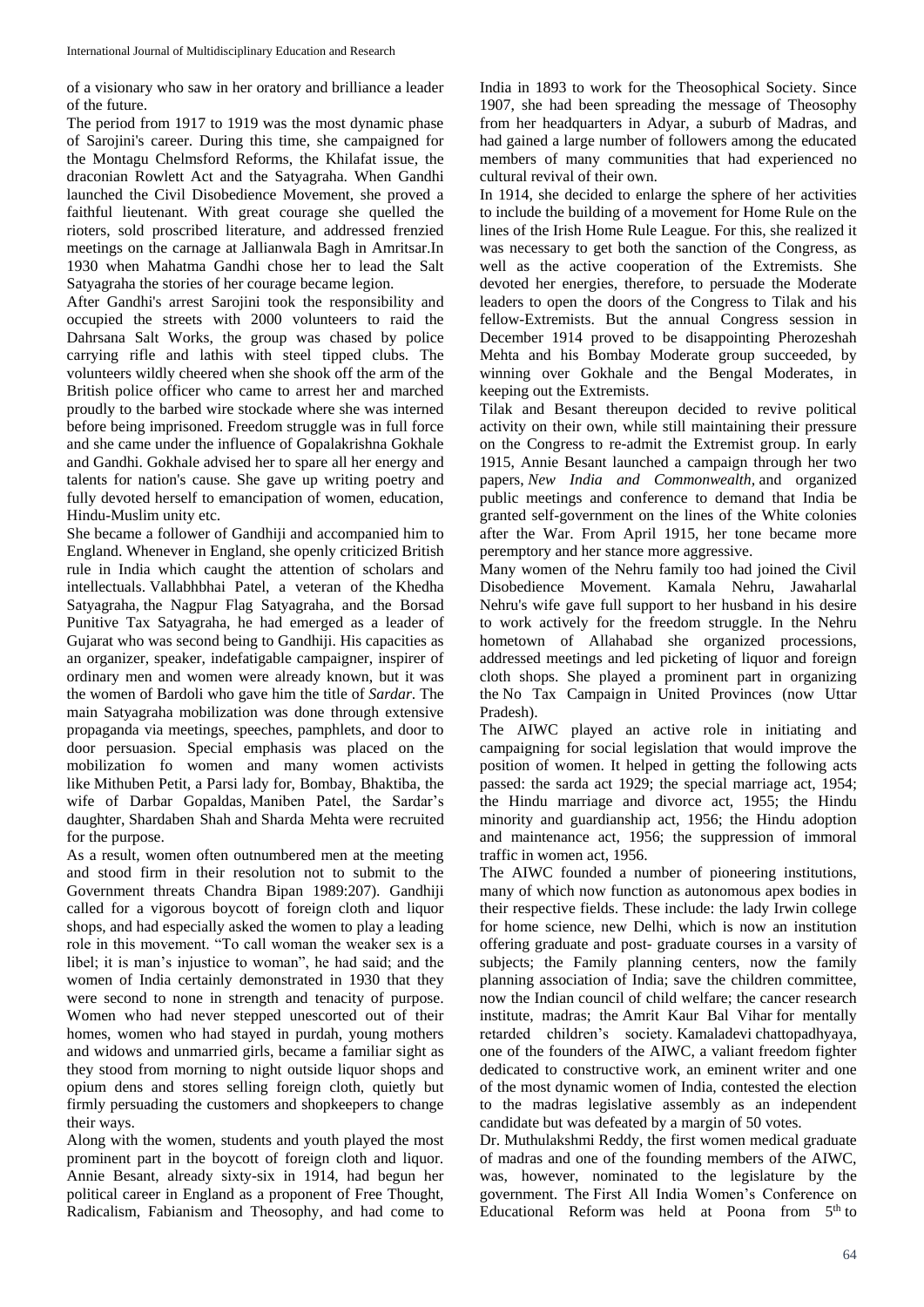8 th January, 1927. It was a historic event. It brought together women from different parts of India and from all castes and communities. The main concern of all the women who assembled there was women's education.

Women's education had been pioneered by Ramabai Saraswati, Mahadev Govind and Ramabai Ranade, Jyotiba Phule and Maharshi Karve, all of them well- known social reformers of the late ninethenth and early twentieth centuries. The AIWC is a premier women's organization that has attacked the most talented and capable Indian women's of the century, among them: Sarojini Naidu, Vijaya Lakshmi Pandit Rajkumari Amrit Kaur, Rameshwari Nehru, Dhanvanthi Rama Rau, Kamaladevi Chattopadhyaya, Muthulakshmi Reddy, Charulata Mukherjee, Vidyagauri Neelkanth, Hansa Mehta, and many others. It is equipped to play a crucial role to help women attain economic self- sufficiency and fight gender inequalities.

The AIWC has a three- dimensional significance. Firstly, it symbolizes that women were entirely responsible for their own regeneration. In the nineteenth century, the movement for women's education and upliftment was initiated and led by men. In the twentieth century, as women became more educated, they came to form their own associations and occupy leadership position. The AIWC has been the premier and pioneer organization in this arena. It has been a pathbreaker. Secondly, the AIWC was formed at the instance of western and western-educated women. In its early phase, it looked towards western role-models. The deliberations of the organization indicate that by now the western stereotype had been totally rejected. The leadership is fully Indian, the members are drawn from the Indian middle class, the approach to problem has an indigenous bias, and the models for ideals women hood are drawn from great women of ancient India.

Thirdly, the organization has provided with opportunities to come out into the world outside the parameters of the home, in order to contribute something to society at large. Most of the women members are housewives and have exhibited initiative and will in carrying out their organizational activities. For providing the lead in such a crucial areas of life, the AIWC must be given a place of pride in Indian history.

#### **Women Participation in Post- Independence Era**

The immediate aftermath of partition and independence saw a steadily increasing sense of betrayal on the part of workers and peasant, communists and socialists. The delays of the congress in the fulfillment of its promises of speedy and effective land redistribution infused the kisan sabhas with a new spirit of opposition at a time when the impact of the Chinese revolution was being felt by Indian communists, and there were sharecroppers, rallies, strikes and demonstrations, led by the kisan sahbas, criticizing government measures as insufficient and demanding land reforms.

Most of these agitations were suppressed by the government through the arrest of peasant leaders, but this was not possible in the case of one of the earliest and most militant sharecropper's movements, the 1948-50 telangana movement in Andhra. Under the leadership of maoistinfluenced members of the CPI, some two thousand five hundred villages in telangana district were 'liberated sharecroppers' debts were cancelled, rent payments were

suspended and land redistributed. In September, 1948, Indian troops took over the state, arresting peasant leaders, and firing upon demonstrators.

The CPI was outlawed, and the movement forced underground where it took to guerilla tactics. though thousands of women had been active in the strikes and rallies, and leaders of the telangana movement were unusual for their time in the attention they paid to such women's problems as wife-beating, making it known that they would chastise offenders, the attitude towards women reminded one of benevolent paternalism, and when the movement went underground women were not allowed to join the guerillas but were expected to perform the ancillary tasks of providing shelter, acting as messengers and the like.

The Late 1960s and early 1970s saw a radicalization the Gandhian or Sarvodaya tradition of non-violent protest. The Sarvodaya response to the political and economic crisis of the period were movement like the Nav Niman in Gujarat and the Bihar Movement led by J.P Narain, Sarvodaya led and based among intellectuals the Navman activists called for accountability among the people, mainly the intelligentsia, as citizens. Many Nav Nirman went to Bihar and later joined the movement there.

The Bihar movement acknowledged the Futility of a preoccupation with the politics of power alone. Much more fundamental change was needed, according to it, in order to achieve a just society. The movement called for a Total Revolution and raised among its carders and supporters a wide range of question regarding women. Issues like man – women relations, family violence, rape and unequal distribution of work and resources were debated openly, and created a widespread ferment among its women cadres.

The Bodhgaya Struggle, which Govind Kelkar and Chetna Gala document, was led by the Chhatra Yuva Sangharsh Vahini, a youth organization that formed the van-guard of the Bihar movement. The position it took on land rights for women during the struggle against the feudal rule of the Bodhgaya Math was a product of this ferment. The Chipko movement in the Uttarkhand Himalaysas, where village women resisted commercial forest felling, dates fromk the early 1970s, basically the same period as the Bihar movement. Philsophically traceable to Gandhian origins as well, the movement raised crucial questions of ecological balance and developmental priorities. Chipko achieved high levels of women's participation like the Bihar movement, although its theoretical stand on the women's question appears to be different. While the Bihar movement took a stand on the equal legal rights of men and women Chipko based its campaign for women's mobilization on the latter's supposed special responsibilities for nurture related activities and generalized from this that women had a special concern for the preservation of life and ecological systems.

The movement of adivasis and growth of the Sharmik Sangathana in Maharashtra's Dhulia district is another significant pre-Emergency movement. In essence it was a movement for the restoration of the social and economic dignity of the disinherited tribal peasantry of Shahada whose lands and assets had been appropriated by settlers from outside. The tribal people worked for less than subsistence wages on lands that were formerly theirs. The frequent sexual violation of the tribal women was a symbol of the humiliation of the entire tribe. The Shranik Sangathan's militant struggles led to a change in this.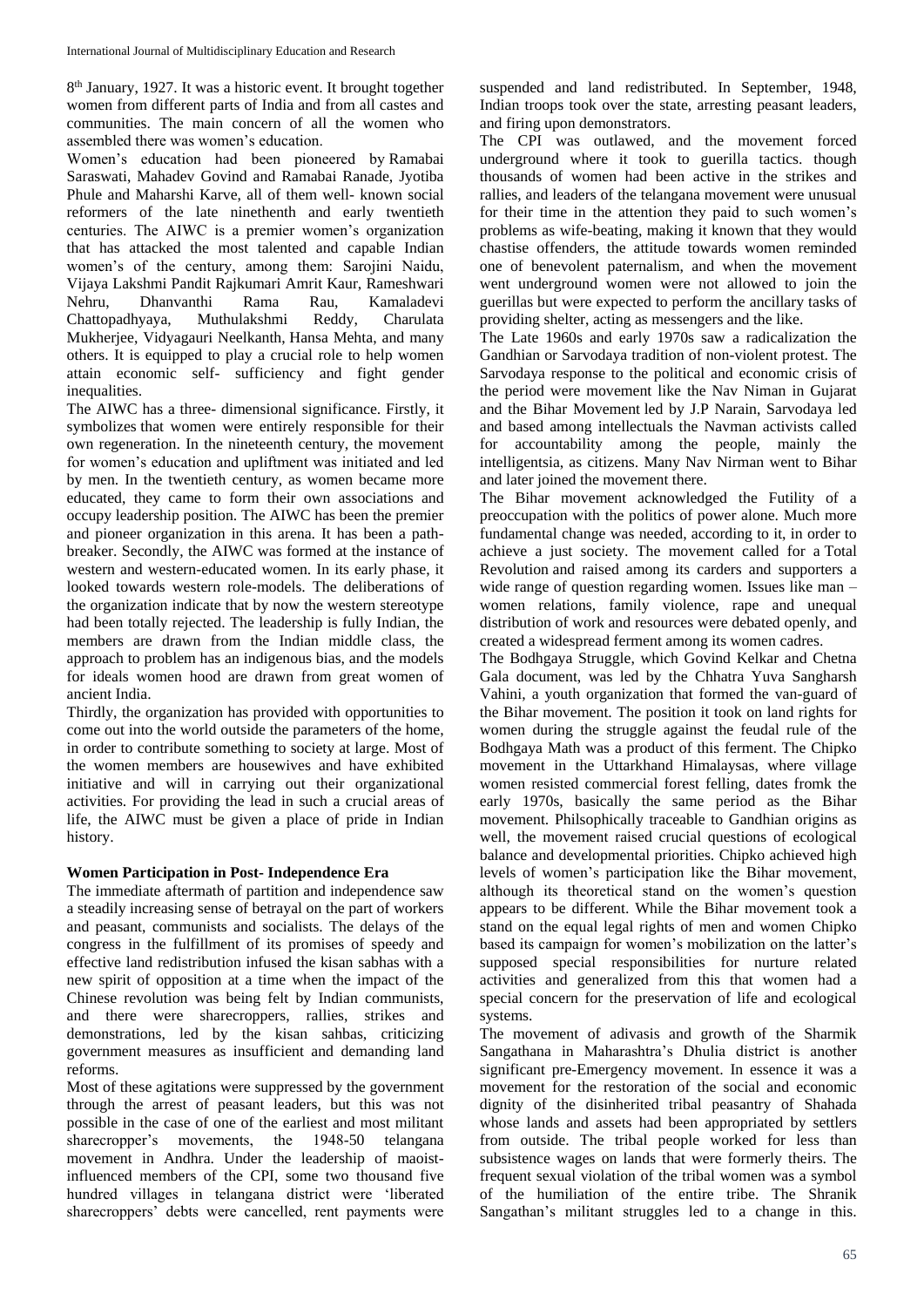Initially the main focus in the Sangathans's work with women was on their mobilization.

Along with the attack on violators of women's dignity from outside the community-which fitted in very well with the focus of the entire organization-the presence of outside activists was responsible for the injection into the movement of issues of domestic violence, alcoholism, etc. that challenged patriarchal relations within the tribal community. And it was through the efforts of the women's front that a systematic expose of the subordinations of women in customary tribal law became available.

#### **The Kerela Fishworkers movement**

Developed out of the crisis in the traditional fisheries sector in the wake of mechanized fishing. The beginnings of this crisis, with dwindling catches and overfishing of the seas, can be traced to the mid-1960s, although the union of Federation the Kerla Swatantra Matrya thozilai-dates from the late 1970s Social activists from Church related groups were important in organizing the fisher folk. Although women in Kerala do not actually fish. They undertake the major responsibility for marketing the catch. Sensitivity to their problems was woven into the struggle from the beginning. The struggle of the Kerla fisher folk eventually merged with the struggles of fisherfolk in Goa. Tamil Nadu and Karnataka, and today is an extremely powerful voice basing itself on workers' solidarity, environmental wholeness and sound developmental planning.

As far as women specifically are concerned, the organization took up the issue of women's rights to public transport for vending fish. Within the movement to a significant debate took place -on organizational model for women's involvement. The demand that women be accorded full union membership began in the Trivandram unit where women were strongest in leadership positions, and subsequently, the issue of whether women needed a separate front for their women specific issues, in addition to the union platform, had to be argued and sorted out in the entire organization.

The experiences of the Nipani's bidi workers, Tamil Nadu construction workers, Rajanandgaon textile workers all base themselves on a basis trade union structure. Each is however unique in extending the scope of the trade union into a much wider social field. The sheer size of the women membership exerts a pressure on the union to take up trade union and social issues that focus on women. From the Nipani struggle has emerged an attack on social practices that oppress women, such as the devdasi system, while Dalli Rajhara's contribution has been to stress the specificity of the women workers' point of view, something that has enriched both the worker's struggles out of traditional trade union fields like the workplace into a whole range of social situations including health and culture.

The Tamil Nadu construction worker's union has woven sensitivity to the women's perspective in its entire working and struggle practices. The union has became a forum for the articulation of the tensions between women and men workers, their differing work conditions, as well as expectations and prospects in the industry. The Assam agitation against 'foreigners' in the early 1970s brought women out on the streets in a patriotic cause in a manner reminiscent of the nationalist movement.

#### **Sporadic Movements**

The activism of the Indian women's movement it generally seen to have reached some kind of significant point in the mid-seventies and early eighties. It is from this time that the history of the movement is said to come into a kind of new phase, a resurgence of activity after what is seen as a period of quietude. One of the first 'Cases' to come to light was the rape of poor Muslim woman, Rameeza Bee, in Hyderabad in 1978. The story goes that Rameeza Bee and her rickshaw puller husband were returning one night from a film when they were picked up by the police-as the poor and vulnerable often are in India-and accused of being criminals, prostitutes, and drug pushers and so on. In this case the couple was taken to the police station for questioning and Rameeza Bee was accused of being a prostitute. Taking this as license, inside the station the police who, shamefully, rank high among the number of rapists in India and who are popularly known as the single most organized criminal force in the country, lived up to their reputation and raped Rameeza Bee.

When her husband tried to protest, they beat him to death. One of the accusations that is often leveled against the women's movement is that it is largely middle class and urban. While there may be some truth in this statement, it is, as always, difficult to generalize. In Rameeza Bee's case for example, it was not middle class feminists who took up her cause (although they joined in later) but local citizens, particularly the poor, who marched in their thousands through the city of Hyderabad, carrying the body of her dead husband, and placed it in the verandah of the police station.

When the guilty policemen refused to emerge, the angry public cut their telephone connections, set up roadblocks so no one could escape, set fire to bicycles and other objects lying in the compound and began to stone the police station. Later this too was set on fire. Two platoons of armed police were needed to quell the crowd. In the days that followed, a string of protest actions took place all over the state of Andhra, and as many as 26 people died in the demonstrations and reprisals. Not surprisingly, for this often happens in India, the case soon moved into the political arena, with angry opposition members surrounding the Chief Minister and demanding action. In the end the government was forced to give in to pressure from women's organizations and others, and appoint an enquiry commission, and the situation was brought under control with difficulty.

By this time the only people who continued to focus on the issue as a 'women's' issue, and on the victim as someone who was central to it, were women's groups. For others, particularly for the politicians who joined in the fray, Rameeza Bee herself was of little consequence. In taking up the Rameeza Bee case, women's organizations were following a tradition established by other groups before them. As early as 1986, three organizations in Gujarat (Sahiyar, Chingari and the Lok Adhikar Sangh) had filed a joint petition in the Supreme Court demanding an enquiry into the gang rape by policemen of Guntaben, a tribal woman from Bharuch district in Gujarat. The enquiry was led by justice P.N. Bhagwati and the Enquiry Commission interviewed as many as 584 persons. In the end, nine of them were found guilty.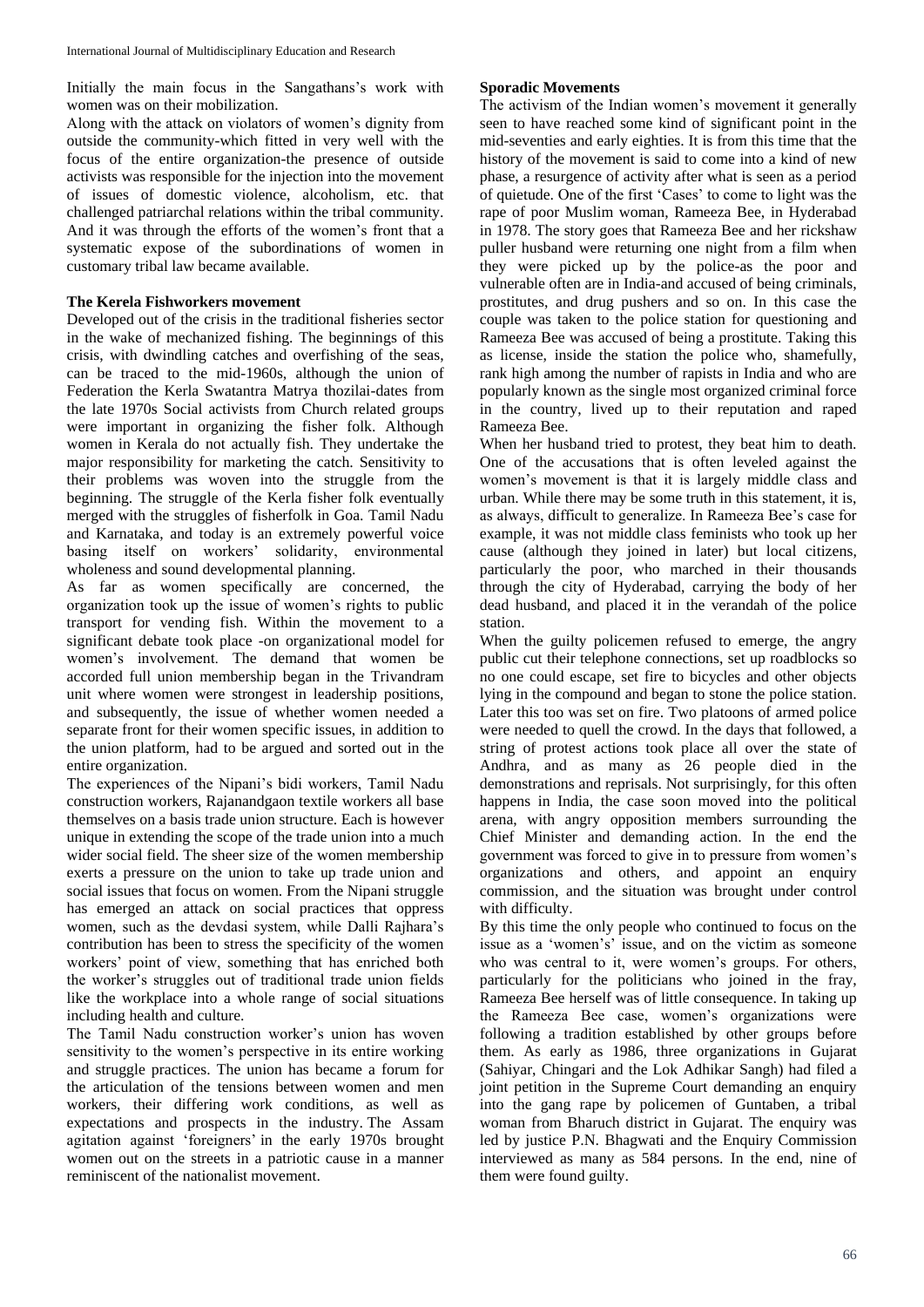It was, however the Supreme Court judgment in the Mathura rape case (1980) that finally crystallized and focused the energies of women's groups all over the country. In Maharashtra, Mathura, a young woman, was raped by two policemen (although most of these early cases were cases of police rape, the police were by no means the only offenders), who were found guilty by the High Court of India. But, in a dramatic reversal of the High Court judgment, the Supreme Court acquitted them. In response, four eminent lawyers wrote an open letter to the Chief Justice of India, protesting the judgment of the Supreme Court. This letter sparked off a wave of protests and demonstrations against the Supreme Court judgment all over the country. The initiative was taken by women's groups in Mumbai (Bombay), who contacted groups elsewhere and a series of coordinated demonstrations were organized in various places (Pune, Delhi, Hyderabad, Bangalore, Ahmadabad, Nagpur).

Women's groups demanded action and accountability expressed their solidarity with the affected women, began to carry out investigations into other incidents that had so far remained out of the public eye and a whole lot of other incidents (for example in Punjab, Karnataka, Assam, West Bengal, Bihar) came to light. It became clear that the police were by no means the only criminals, but that they were joined, everywhere, by their brothers in uniform, the army, and a host of ordinary men, both rich and poor, for whom rape was the most powerful weapon to keep women in a state of subjugation. Often the woman was young, sometimes new bride or mother; she had been subjected to harassment and violence, had been the target for demands (aimed of course at her family for women rarely have any disposable income of their own and when they do, they seldom have control of it).

Interestingly, and tragically, although there were often other women in the house, and the likelihood of their working in the kitchen was strong. The only woman to suffer and die was the young bride. In most families where In most families where such accidents took place, the police were slow to seal the place, allowing the offending family ample time to destroy valuable evidence. Where investigations did take place, women were often unwilling to implicate their husband so strong was their socialization as 'good wives'.

It was rare, therefore, to get dying declaration that indicated the husband - much more common was the woman's insistence that she had taken her own life. This issue of women's consent to and acceptance of violence against themselves was one that was to trouble feminist activists even as they became increasingly convinced that the majority of these deaths were, in reality, cold blooded murders. Dowry had been legally prohibited since the sixties but continued to be part of the marriage rituals of many communities. Agitations against it began in the late seventies with much of the action being concentrated in Delhi. In the early days, two Delhi based groups, the Mahila Dakshata Samiti and Stree Sangharsh, were in the forefront of this agitation. As early as 1978 the Mahila Dakshata Samiti, whose main focus was on campaigns against price rises, published a report on dowry deaths which identified them as murders.

However, the campaign took off in a major way only with the first demonstration organized by Stree Sangharsh. This related to the death of Tarvinder Kaur, a young woman who was murdered by her in -laws because her parents, like

many others, were unable to fulfill their continuing demands for cash and goods. Stree Sangharsh's protest march through the streets of the residential area were tarvinder had lived and died, gathered, hundreds of supporters and was widely reported in the national press. porters and was widely reported in the national press Ironically Stree Sangharsh, had itself been created following a similar death in Jangpura, that of Hardip Kaur, a friend of Tarvinder's. Subsequently, a number of other demonstrations were organized in Delhi which targeted the police, the state, the offending families and the communities who tacitly provided support to the perpetrators of violence against women.

# **Institutionalization of women's movements Women selfhelp group**

Nilakantha Mahila Kosha is the name of a women self-help group from Puran Panchayat of Balianta Block. It was created, with the help of a local NGO, after the Super Cyclone, in 1999. This eighteen member group, besides undertaking micro credit enterprise, shares all their problems and try to resolve it collectively. During the critical floods from 2001 the group faced one more challenge. It fortunately could be solved with techniques and information they acquired in the trainings promoted by the *Disaster Campaign and Preparedness Programme.*

It was last year, when one of the villagers got drunk. He did not take proper care and went near the river to see the floodwater. Suddenly, he swayed and fell into the river and began to drown. The self-help group was informed in time and, with the help of the local youths, could save him. As he required some medical support, also because his wife was about to give birth, again Nilakantha Mahila Kosha came to his rescue. The self-help group gave from their savings a financial assistance to the family.

The group, after this experience, called a meeting with all the male members of the village to try to close all the liquor shops of the village. Also, the local police and the Panchayat - the village level politician - assisted them in this mission. In addition, the villagers came forward to prepare a contingency plan for the natural disaster faced by them and this women self help group took the lead in doing so. They organized male groups and started rehabilitation works of the community by repairing roads, monitored relief distribution and management of village affairs.

The All India Women's Conference (AIWC)

AIWC was founded in 1927 "to function as an organization dedicated to the upliftment and betterment of women and children". The organization continues its mission and has since diversified into various social and economic issues concerning women. In the 80th year of service to the nation, over 1, 56,000 members in more than 500 branches of AWIC across the country carry on the work zealously with selfless dedication. AIWC is recognized the world over as a premier organization working for women's development and empowerment.

AIWC Was registered in 1930 under Societies Registration Act, XXI of 1860. (No. 558 of 1930) The main objectives of the organization are**:**

- To work for a society based on the principle of social justice, personal integrity and equal rights and opportunities for all.
- To secure recognition of the inherent right of every human being to work and to achieve the essentials of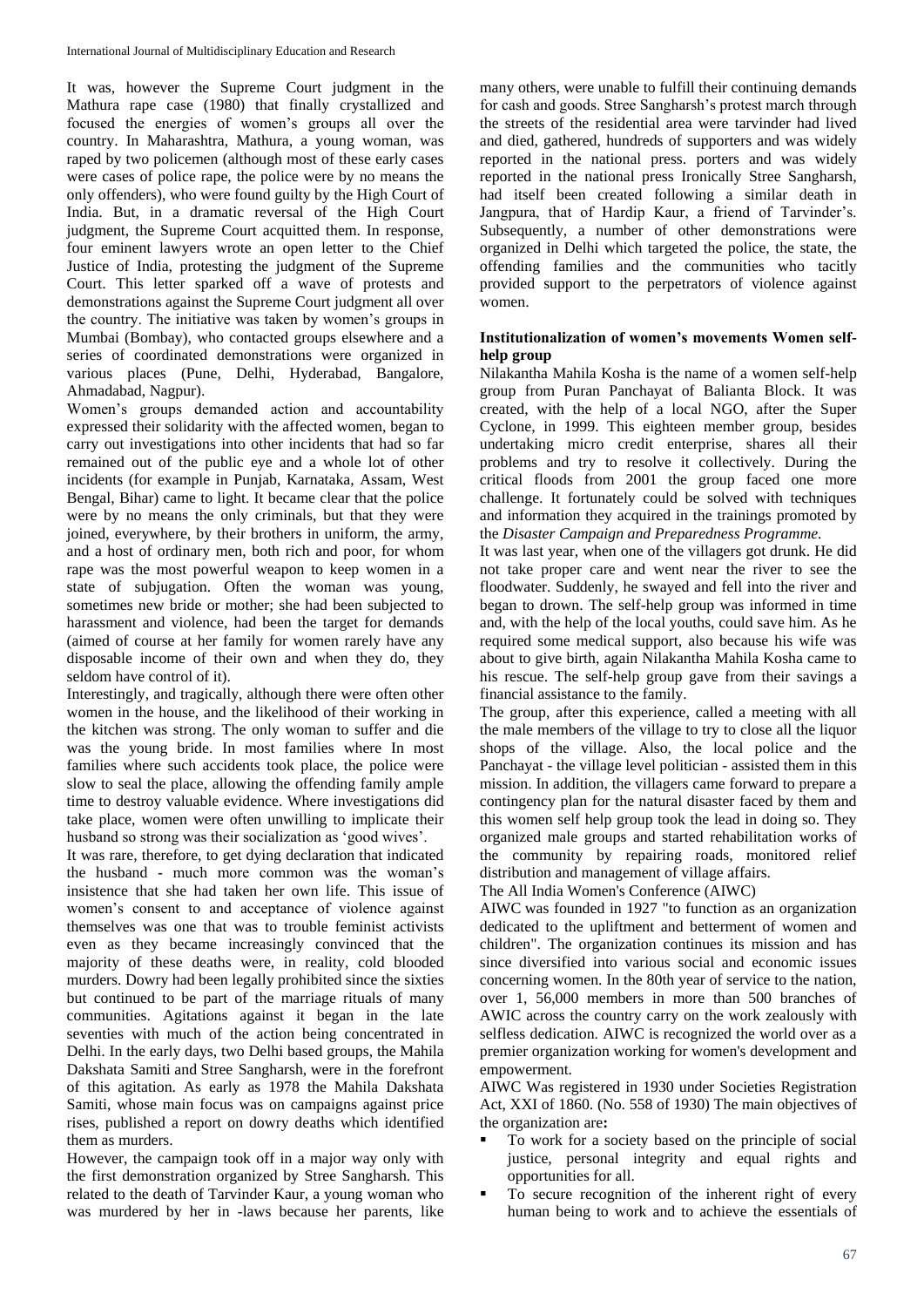life, which should not be determined by accident of birth or sex but by planned social distribution.

- To support the claim of every citizen to the right to enjoy basic civil liberties.
- To stand against all separatist tendencies and to promote greater national integration and unity.
- To work actively for the general progress and welfare of women and children and to help women utilize to the fullest, the Fundamental Right conferred on them by the Constitution of India.
- To work for permanent international amity and world peace.

#### **At and international level, AIWC has**

- Consultative status with the United Nations (ECOSOC)
- **Membership of UNICEF Executive committee for 10** years
- **Membership of CONGO.** Elected as Vice-President of CONGO for two terms.
- A national Focal Point for International Networking for Sustainable Energy (INforSE)
- Membership of the World Renewable Energy Network (WREN)
- Membership of ENERGIA International Network on Gender and Energy
- Global Village Energy Partnership
- **Membership of World Water Partnership**
- Affiliated member of the International Alliance for Women (IAW)
- Affiliated to the Pan Pacific South-East Asian Women's Association (PPSEAWA)
- Affiliated to NIMROO Education Centre, Japan

#### **Kali for Women: Zubaan**

In 1984, Urvashi Butalia and Ritu Menon founded Kali for Women, Indiaís first feminist publishing house. Their objectives were to publish quality work, keep overheads low, and ensure that not only the content, but also the form of what they published met international standards. Within five years of its establishment, Kali had become selfsufficient. Over the years Kali has come to be seen as one of the most significant publishing houses within Indian and internationally.

Its name stands for quality, editorial attention, excellence of content, and, most importantly, for providing a platform for womenís voices to be heard. Started in 1984, in a Delhi garage, Kali has been providing a viable publishing mouthpiece to Indian feminism. Both Ritu Menon (Publishing for Social Change) and Urvashi Butalia came to publishing with substantial technical training as well as a strong commitment to feminist activism. It is not surprising then that from its early days Kali's catalogue shows an interesting mix of theory and practice.

Some of Kali's biggest print runs have been activist publications which don't necessarily bring in any money, but redefine issues of women's lives in a positive way. It also has titles that are more theoretical in orientationand are targeted at academia. Whoever may be the specific audience in mind, Kali's objective is to increase the body of knowledge on women in the Third World, to give voice to such knowledge as already exists and to provide a forum for women writers. Apart from publishing English translations of significant fictional writings by women from various Indian languages, Kali also deals with issues of

representation of women in the media, their social roles under right wing Hinduism and Islam, as a workforce in agriculture, and as victims and saviours of environmental degradation. Kali's list of authors include well known writers like Radha Kumar, Vandana Shiva and Maria Mies and many others. As the definition of Feminism in the subcontinent and indeed worldwide becomes amorphous and wide ranging Kali has been able to pour its energies into each new opening with immense fluidity. Publishing a wide range of genres Kali reaches out to a readership that is not confined to a country or region. Kali for Women has now split into two independent imprints.

### **The Centre for Women's Development Studies**

The Centre for Women's Development Studies (CWDS) was established on 19th April 1980, in the middle of the International Women's Decade, by a group of men and women, who were involved in the preparation of the first ever comprehensive government report on the 'Status of Women in India' entitled 'Towards Equality' (Report of the Committee on the Status of Women in India, (CSWI), Government of India) and who were later associated with the Women's Studies Programme of the Indian Council of Social Science Research (ICSSR). The Advisory Committee on Women's Studies of the ICSSR recommended the need for an autonomous institute to build on the knowledge already generated, but with a wider mandate and resources to expand its activities in research and action. The recommendation was accepted by the ICSSR, and communicated to the Women's Bureau of the Ministry of Social Welfare, Government of India. A few months later, under the leadership of late Prof. J.P. Naik, the CWDS was registered under the Societies' Registration Act, 1860 in New Delhi and started functioning since May 1980, with a small financial grant from the Vikram Sarabhai Foundation, under the Chairpersonship of Dr. Phulrenu Guha and Dr. Vina Mazumdar as the Director. In 1984-85, on the recommendation of a visiting committee appointed by the Indian Council of Social Science Research, CWDS began to receive an annual maintenance grant from the ICSSR and became recognised as one of the Research Institutes supported by ICSSR.

Established in 1987, the Women Studies and Development Center - WSDC became an integral part of the University of Delhi in 1998 and is now covered by the maintenance grant of the University. WSDC receives direct support from the University Grants Commission which requires it to act as 'nodal' agency for the colleges and for the region. The responsibilities extend to evolving projects that provide leadership in identifying key areas in women's studies research and curriculum, and in actively collaborating with organizations serving development goals for women. In believing that gender sensitization creates the necessary base for balanced perspectives on socials construction, the WSDC initiates and implements appropriate research, curriculum development, teaching, advocacy and action. Using its location on campus to advantage, the WSDC programmes strive to engage the academic community in current issues relating to women from every strata of society. As part of a network, it seeks to strengthen individual and institutional efforts that enable women's empowerment.